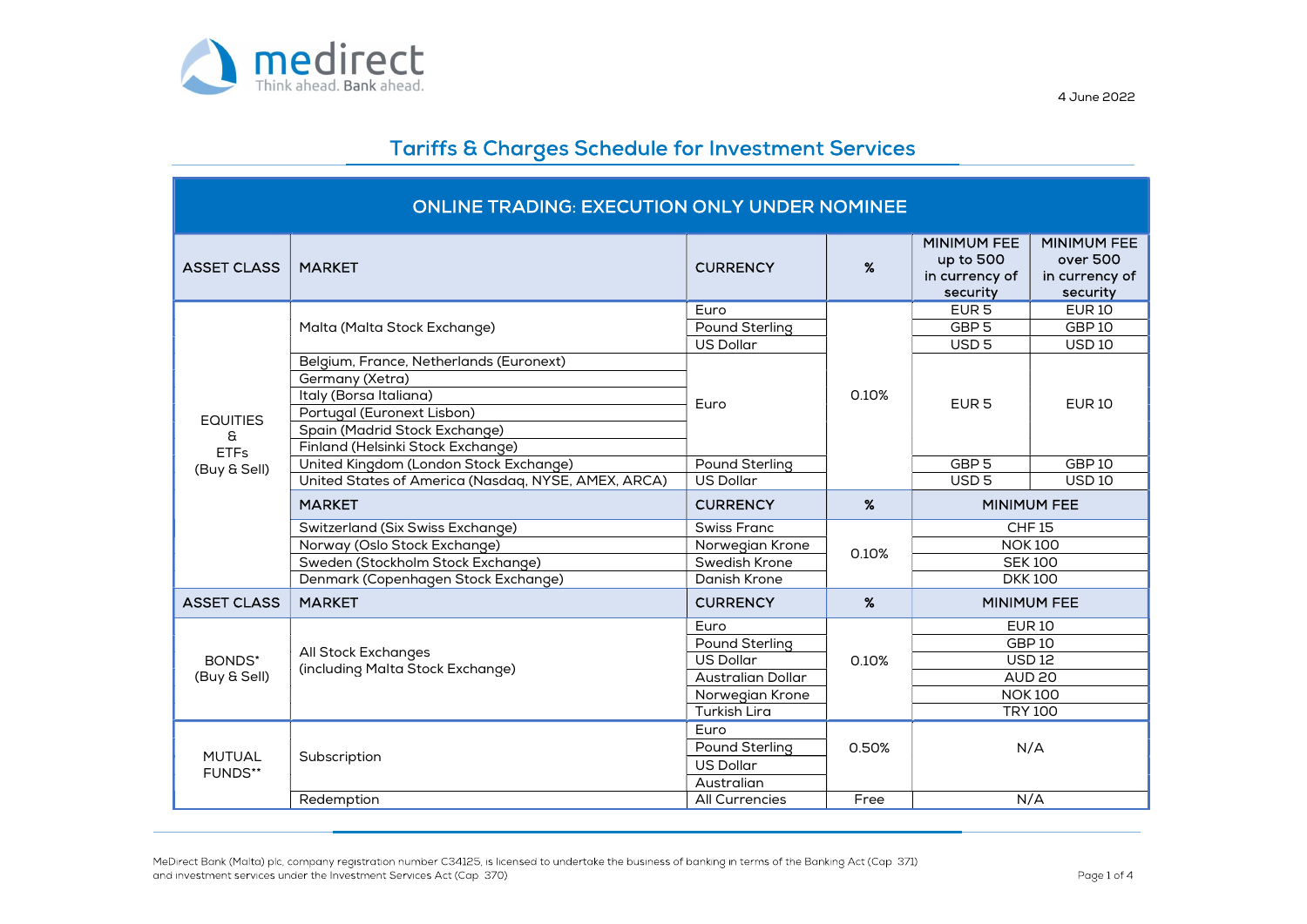

| OVER THE COUNTER TRADING: EXECUTION ONLY & ADVISORY UNDER NOMINEE |                                                     |                          |          |                    |  |  |
|-------------------------------------------------------------------|-----------------------------------------------------|--------------------------|----------|--------------------|--|--|
| <b>ASSET CLASS</b>                                                | <b>MARKET</b>                                       | <b>CURRENCY</b>          | $\%$     | <b>MINIMUM FEE</b> |  |  |
|                                                                   | Malta (Malta Stock Exchange)                        | Euro                     |          | <b>EUR15</b>       |  |  |
|                                                                   |                                                     | <b>Pound Sterling</b>    | 0.30%    | GBP17              |  |  |
|                                                                   |                                                     | <b>US Dollar</b>         |          | <b>USD 22</b>      |  |  |
|                                                                   | Belgium, France, Netherlands (Euronext)             |                          |          | <b>EUR 30</b>      |  |  |
|                                                                   | Germany (Xetra)                                     |                          |          |                    |  |  |
|                                                                   | Italy (Borsa Italiana)                              | Euro                     |          |                    |  |  |
| <b>EQUITIES &amp; ETFS</b>                                        | Portugal (Euronext Lisbon)                          |                          |          |                    |  |  |
| (Buy & Sell)                                                      | Spain (Madrid Stock Exchange)                       |                          |          |                    |  |  |
|                                                                   | Finland (Helsinki Stock Exchange)                   |                          | 0.70%    |                    |  |  |
|                                                                   | United Kingdom (London Stock Exchange)              | Pound Sterling           |          | <b>GBP 22</b>      |  |  |
|                                                                   | United States of America (Nasdaq, NYSE, AMEX, ARCA) | <b>US Dollar</b>         |          | <b>USD 35</b>      |  |  |
|                                                                   | Switzerland (Six Swiss Exchange)                    | <b>Swiss Franc</b>       |          | CHF40              |  |  |
|                                                                   | Norway (Oslo Stock Exchange)                        | Norwegian Krone          |          | <b>NOK 350</b>     |  |  |
|                                                                   | Sweden (Stockholm Stock Exchange)                   | Swedish Krone            |          | <b>SEK 350</b>     |  |  |
|                                                                   | Denmark (Copenhagen Stock Exchange)                 | Danish Krone             |          | <b>DKK350</b>      |  |  |
|                                                                   | Malta Stock Exchange                                | Euro                     | 0.25%    | <b>EUR15</b>       |  |  |
|                                                                   |                                                     | <b>Pound Sterling</b>    |          | GBP <sub>17</sub>  |  |  |
|                                                                   |                                                     | <b>US Dollar</b>         |          | <b>USD 22</b>      |  |  |
| BONDS*                                                            |                                                     | Euro                     |          | <b>EUR 50</b>      |  |  |
|                                                                   | <b>International Stock Exchanges</b>                | <b>Pound Sterling</b>    |          | GBP 40             |  |  |
| (Buy & Sell)                                                      |                                                     | US Dollar                | 0.75%    | <b>USD 55</b>      |  |  |
|                                                                   |                                                     | <b>Australian Dollar</b> |          | AUD 80             |  |  |
|                                                                   |                                                     | Norwegian Krone          |          | <b>NOK 500</b>     |  |  |
|                                                                   |                                                     | <b>Turkish Lira</b>      |          | <b>TRY 300</b>     |  |  |
|                                                                   | Subscription                                        | Euro                     |          | <b>EUR 37</b>      |  |  |
| MUTUAL FUNDS**                                                    |                                                     | Pound Sterling           | 0.75%    | <b>GBP 32</b>      |  |  |
|                                                                   |                                                     | <b>US Dollar</b>         |          | <b>USD 45</b>      |  |  |
|                                                                   |                                                     | Australian Dollar        |          | AUD 60             |  |  |
|                                                                   | Redemption (Advisory)                               | All Currencies           | Free     | None               |  |  |
|                                                                   | Redemption (Over the Counter: Execution Only)       |                          |          | <b>EUR 20</b>      |  |  |
|                                                                   |                                                     |                          |          | GBP <sub>18</sub>  |  |  |
|                                                                   |                                                     | <b>All Currencies</b>    | Flat Fee | <b>USD 23</b>      |  |  |
|                                                                   |                                                     |                          |          | AUD <sub>33</sub>  |  |  |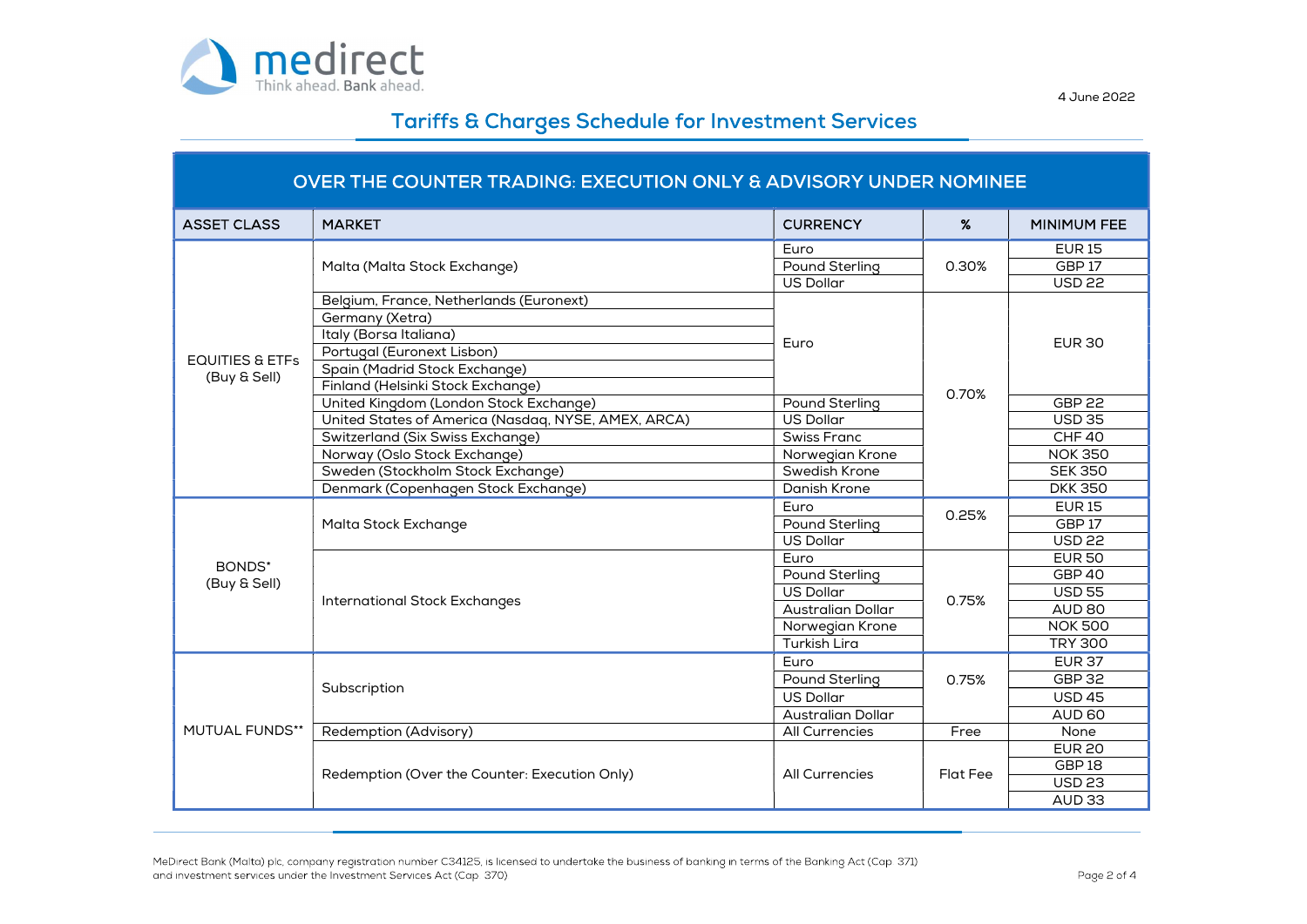

| <b>MODEL PORTFOLIOS</b>       |       |                    |  |  |  |
|-------------------------------|-------|--------------------|--|--|--|
|                               | %     | <b>MINIMUM FEE</b> |  |  |  |
| Subscription (Execution Only) | 0.50% | None               |  |  |  |
| Subscription (Advisory)       | 075%  | None               |  |  |  |
| Redemption                    | Free  | None               |  |  |  |

| <b>OTHER TARIFFS*</b>                                                     |                                                                                |                                       |  |  |  |  |  |
|---------------------------------------------------------------------------|--------------------------------------------------------------------------------|---------------------------------------|--|--|--|--|--|
| Custody service on an omnibus / nominee basis                             |                                                                                | Free                                  |  |  |  |  |  |
| Custody services on an individual segregated account basis (MSE only)     |                                                                                | EUR 2,000 (annually)                  |  |  |  |  |  |
| W-8BEN form processing                                                    |                                                                                | Free                                  |  |  |  |  |  |
| Late submission of W-8Ben Form                                            |                                                                                | <b>EUR 50</b>                         |  |  |  |  |  |
| Sale of rights                                                            |                                                                                | Subject to equity trading fees        |  |  |  |  |  |
| Warrants                                                                  |                                                                                | 1.5% of consideration (minimum EUR60) |  |  |  |  |  |
|                                                                           | Local                                                                          | Free                                  |  |  |  |  |  |
| Coupon on bonds:                                                          | Foreign                                                                        | EUR <sub>5</sub>                      |  |  |  |  |  |
| Dividends on equities                                                     |                                                                                | Free                                  |  |  |  |  |  |
| Fund distribution                                                         |                                                                                | Free                                  |  |  |  |  |  |
| Other corporate actions                                                   |                                                                                | Free                                  |  |  |  |  |  |
| Internal transfer of holdings                                             |                                                                                | EUR 10 per security                   |  |  |  |  |  |
|                                                                           | Registration of pledges on balances held on our books in favour of other banks | EUR 50 per security                   |  |  |  |  |  |
| Renewal of pledges on balances held on our books in favour of other banks |                                                                                | EUR 25 per security                   |  |  |  |  |  |
| Inward transfer of holdings***                                            |                                                                                | Free                                  |  |  |  |  |  |
| Outward transfer of holdings                                              |                                                                                | EUR 125 per security                  |  |  |  |  |  |
| Annual statement of investment cash account                               |                                                                                | Free                                  |  |  |  |  |  |
| Quarterly statement of holdings                                           |                                                                                | Free                                  |  |  |  |  |  |
| Copy of statement                                                         |                                                                                | EUR 10 per request                    |  |  |  |  |  |
| Inheritance fees (transfer of assets)                                     |                                                                                | EUR 10 per security                   |  |  |  |  |  |